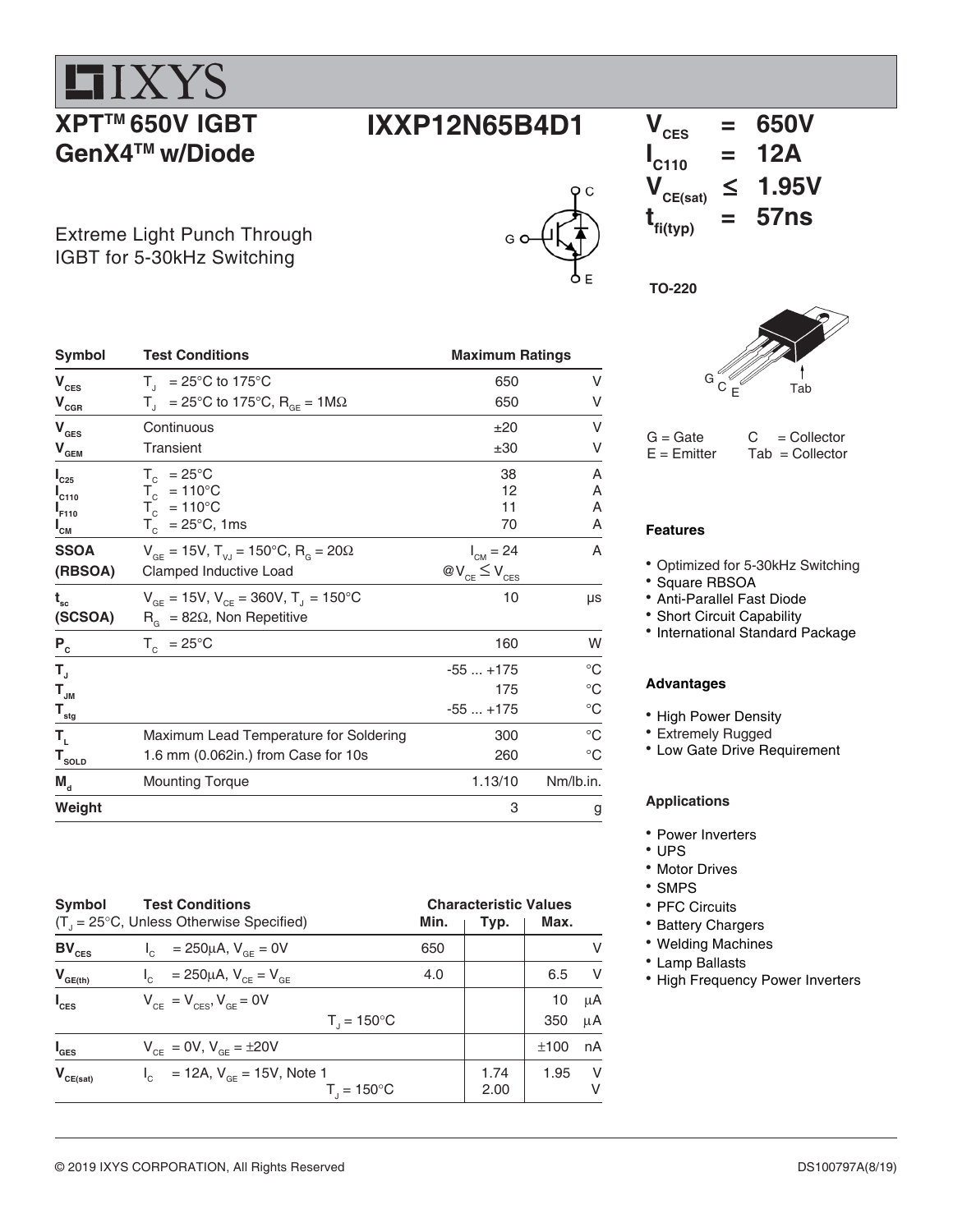|                                         |  | LAN LU                                                                                    |                              |      |               |
|-----------------------------------------|--|-------------------------------------------------------------------------------------------|------------------------------|------|---------------|
| <b>Symbol Test Conditions</b>           |  |                                                                                           | <b>Characteristic Values</b> |      |               |
|                                         |  | $(T_{\text{I}} = 25^{\circ} \text{C}$ Unless Otherwise Specified)                         | Min.                         | Typ. | Max.          |
| $\boldsymbol{\mathsf{g}}_{\mathsf{fs}}$ |  | $I_c = 12A$ , $V_{CF} = 10V$ , Note 1                                                     | 3.6                          | 6.0  | S             |
| $C_{\text{les}}$                        |  |                                                                                           |                              | 442  | pF            |
| $\mathbf{C}_{_{\mathrm{oes}}}$          |  | $V_{CF} = 25V$ , $V_{GF} = 0V$ , f = 1MHz                                                 |                              | 58   | pF            |
| $C_{res}$                               |  |                                                                                           |                              | 18   | рF            |
| $\mathbf{Q}_{\text{g(on)}}$             |  |                                                                                           |                              | 34   | пC            |
| $\mathbf{Q}_{\mathrm{ge}}$              |  | $V_{\text{c}} = 12A$ , $V_{\text{GE}} = 15V$ , $V_{\text{CE}} = 0.5 \cdot V_{\text{CES}}$ |                              | 5    | пC            |
| $\mathbf{Q}_{\mathsf{gc}}$              |  |                                                                                           |                              | 17   | nС            |
| $\mathbf{t}_{\mathsf{d}(\mathsf{on})}$  |  |                                                                                           |                              | 13   | ns            |
| $t_{ri}$                                |  | Inductive load, $T_1 = 25^{\circ}C$                                                       |                              | 43   | ns            |
| $\mathsf{E}_{_{\sf on}}$                |  | $I_c = 12A, V_{GE} = 15V$                                                                 |                              | 0.44 | mJ            |
| $t_{\text{\tiny{d(off)}}}$              |  | $V_{CF} = 400V$ , R <sub>G</sub> = 20 $\Omega$                                            |                              | 158  | ns            |
| $t_{fi}$                                |  | Note 2                                                                                    |                              | 57   | ns            |
| $E_{_{\sf off}}$                        |  |                                                                                           |                              | 0.22 | mJ            |
| $\mathbf{t}_{\mathsf{d}(\mathsf{on})}$  |  |                                                                                           |                              | 11   | ns            |
| $t_{ri}$                                |  | Inductive load, $T_1 = 150^{\circ}$ C                                                     |                              | 33   | ns            |
| $E_{\rm on}$                            |  | $I_c = 12A, V_{GE} = 15V$                                                                 |                              | 0.83 | mJ            |
| $t_{\text{\tiny d(off)}}$               |  | $V_{CF} = 400V, R_{G} = 20\Omega$                                                         |                              | 135  | ns            |
| $t_{fi}$                                |  | Note 2                                                                                    |                              | 110  | ns            |
| $\mathsf{E}_{_{\sf off}}$               |  |                                                                                           |                              | 0.38 | mJ            |
| $\mathbf{R}_{\text{thJC}}$              |  |                                                                                           |                              |      | 0.94 °C/W     |
| $\mathbf{R}_{\text{thCS}}$              |  |                                                                                           |                              | 0.50 | $\degree$ C/W |

|                | <b>TO-220 (IXXP) OUTLINE</b> |       |                 |                                      |  |  |
|----------------|------------------------------|-------|-----------------|--------------------------------------|--|--|
|                |                              |       |                 |                                      |  |  |
|                | øP                           | la 1- |                 |                                      |  |  |
| П              |                              |       | ٠þ              | Π٠                                   |  |  |
|                | Q                            | H1    |                 |                                      |  |  |
| D              |                              |       |                 | (02)                                 |  |  |
|                | D1                           |       |                 |                                      |  |  |
|                |                              |       |                 |                                      |  |  |
|                | 3                            |       |                 | $\mathsf{\mathsf{H}}\,(\mathsf{E}1)$ |  |  |
| EECTOR         |                              | A2    |                 |                                      |  |  |
|                | L1                           |       |                 |                                      |  |  |
|                |                              |       |                 |                                      |  |  |
|                |                              |       |                 |                                      |  |  |
| 급              |                              | 41    | 3X b —          |                                      |  |  |
|                | $\overline{e}$ 1             |       | 3X b2-          |                                      |  |  |
|                |                              |       | 1 - Gate        |                                      |  |  |
|                | $\overline{a}$               |       | 2,4 - Collector |                                      |  |  |
|                |                              |       | 3 - Emitter     |                                      |  |  |
|                |                              |       |                 |                                      |  |  |
| SYM            | INCHES<br>MILLIMETERS        |       |                 |                                      |  |  |
|                | MIN                          | MAX   | MIN             | MAX                                  |  |  |
| А              | .169                         | 185   | 4.30            | 4.70                                 |  |  |
| A1             | .047                         | .055  | 1.20            | 1.40                                 |  |  |
| A <sub>2</sub> | .079                         | .106  | 2.00            | 2.70                                 |  |  |
| b              | .024                         | .039  | 0.60            | 1.00                                 |  |  |
| b2             | .045                         | .057  | 1.15            | 1.45                                 |  |  |
| С              | .014                         | .026  | 0.35            | 0.65                                 |  |  |
| Đ              | 587                          | .626  | 14.90           | 15.90                                |  |  |
| D <sub>1</sub> | 335                          | 370   | 8.50            | 9.40                                 |  |  |
| D <sub>2</sub> | 500                          | 531   | 12.70           | 13.50                                |  |  |
| E              | 382                          | 406   | 9.70            | 10.30                                |  |  |
| 1              | .283                         | .323  | 7.20            | 8.20                                 |  |  |
| е              | .100 BSC                     |       | 2.54 BSC        |                                      |  |  |
| e Ī            | 200 BSC                      |       | 5.08 BSC        |                                      |  |  |
| H1             | .244                         | 268   | 6.20            | 6.80                                 |  |  |
| ı              | .492                         | .547  | 12.50           | 13.90                                |  |  |
| L1             | .110                         | .154  | 2.80            | 3.90                                 |  |  |
| ØР             | 134                          | .150  | 3.40            | 3.80                                 |  |  |
|                | 106                          | 126   | 2.70            | 3.20                                 |  |  |

#### **Reverse Diode (FRED)**

**ITIXYS** 

| <b>Symbol</b> | <b>Test Conditions</b><br>$(T_{1} = 25^{\circ}C,$ Unless Otherwise Specified)                          | Min. | <b>Characteristic Values</b><br>Typ. | Max. |                    |
|---------------|--------------------------------------------------------------------------------------------------------|------|--------------------------------------|------|--------------------|
| $V_{E}$       | $I_{\rm F}$ = 10A, $V_{\rm GF}$ = 0V, Note 1<br>$T_{1} = 150^{\circ}C$                                 |      | 1.6                                  | 1.9  | V                  |
| $I_{\rm RM}$  | $I_F = 10A$ , $V_{GE} = 0V$ ,<br>-di <sub>r</sub> /dt = 200A/µs, $V_B = 400V$ , T <sub>J</sub> = 150°C |      | 6.3                                  |      | A                  |
|               |                                                                                                        |      | 146                                  |      | ns                 |
| $R_{thJC}$    |                                                                                                        |      |                                      | 2.30 | $\rm ^{\circ}$ C/W |

Notes:

- 1. Pulse test,  $t \le 300 \mu s$ , duty cycle,  $d \le 2\%$ .
- 2. Switching times & energy losses may increase for higher  $\mathsf{V}_{\mathsf{CE}}$ (clamp),  $\mathsf{T}_{\mathsf{J}}$  or  $\mathsf{R}_{\mathsf{G}}$ .

IXYS Reserves the Right to Change Limits, Test Conditions, and Dimensions.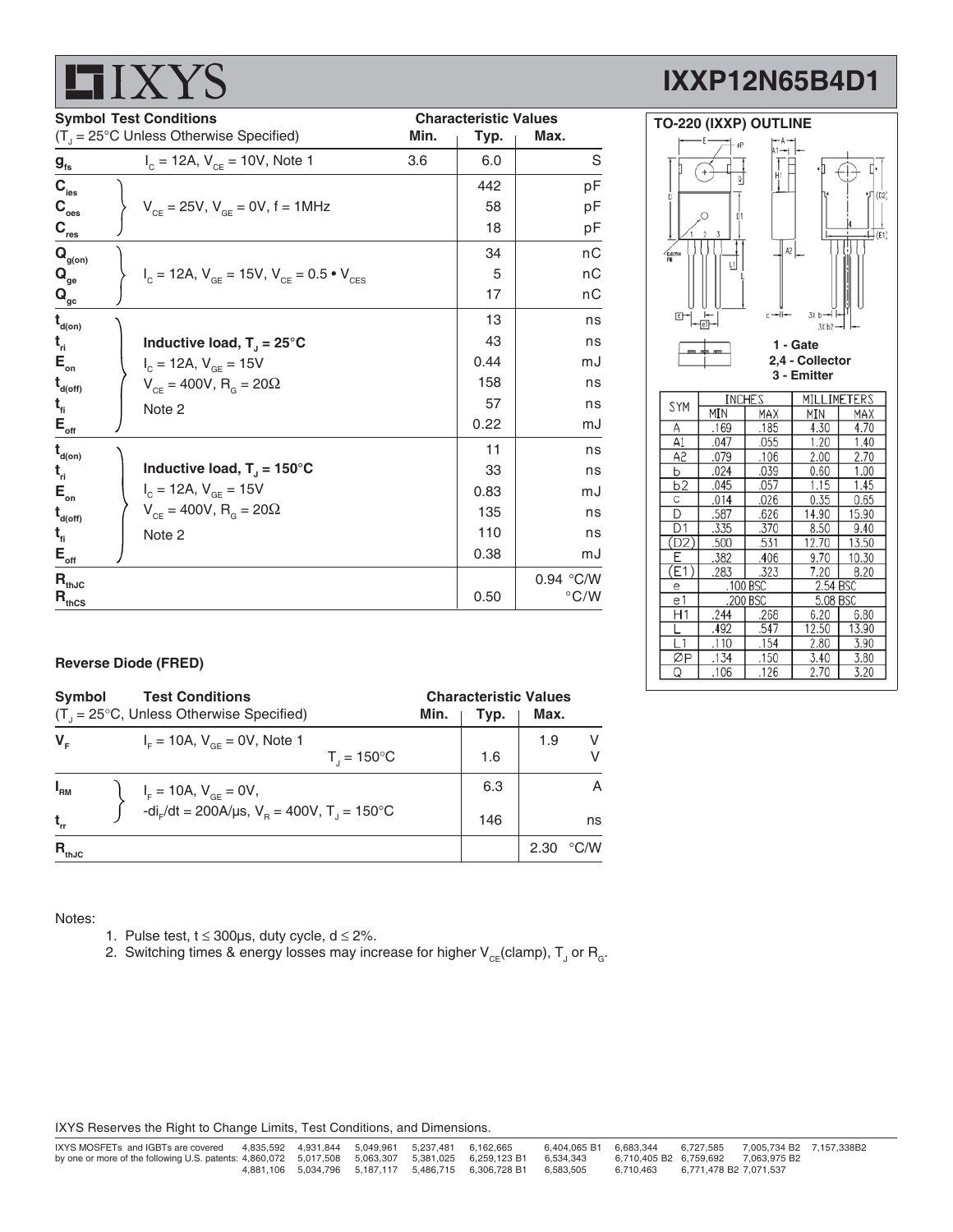

**IXXP12N65B4D1**

**Fig. 1. Output Characteristics @ TJ = 25<sup>o</sup> C**













Fig. 4. Dependence of V<sub>CE(sat)</sub> on



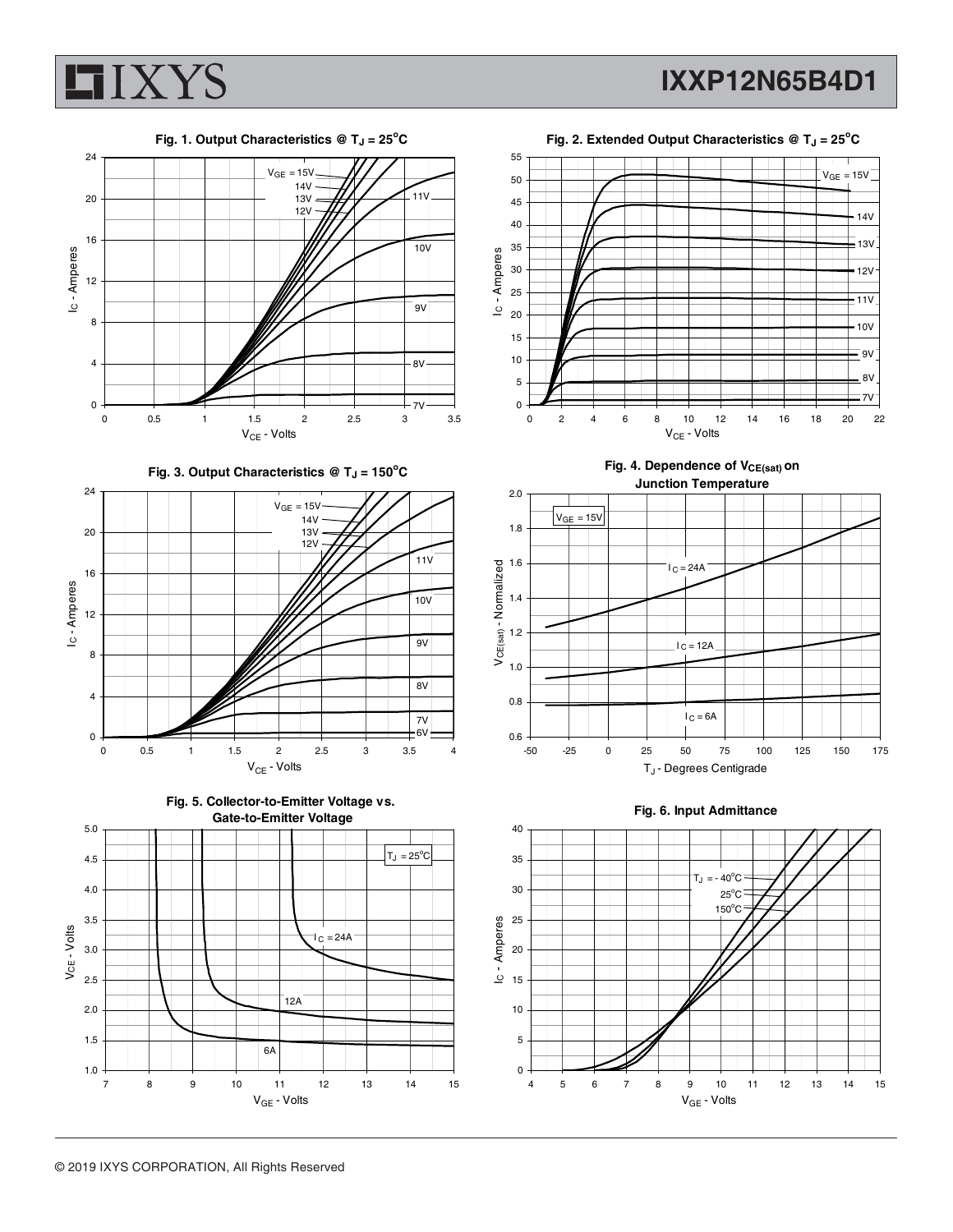

 $0.01 + 1.5 - 07$ 

### **IXXP12N65B4D1**

**Fig. 7. Transconductance**

**Fig. 8. Gate Charge**



1.E-07 1.E-06 1.E-05 1.E-04 1.E-03 1.E-02 1.E-01 1.E+00

Single Pulse

 $D = 0.01$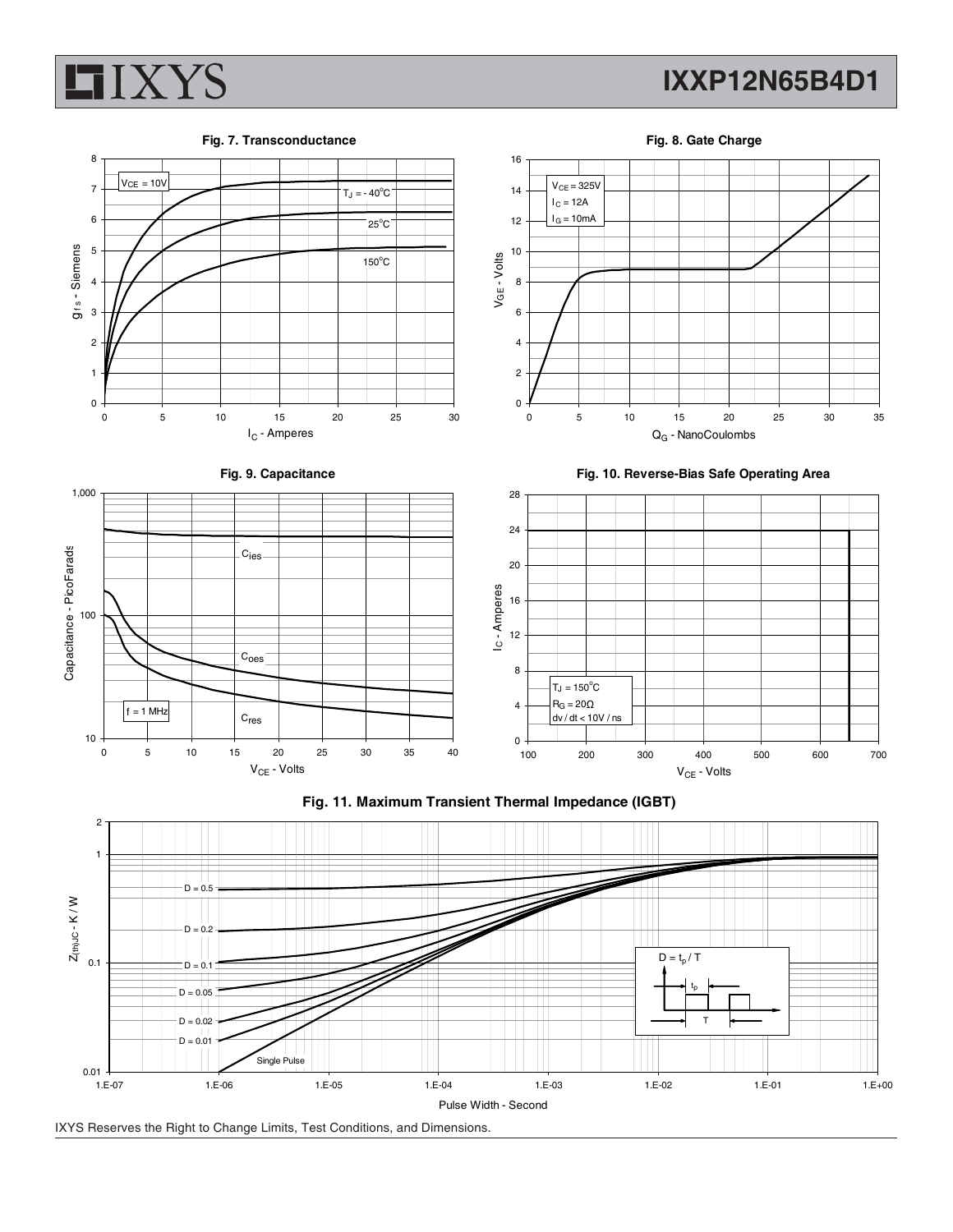



**Fig. 14. Inductive Switching Energy Loss vs. Junction Temperature**









**Fig. 15. Inductive Turn-off Switching Times vs. Gate Resistance**



**Fig. 17. Inductive Turn-off Switching Times vs. Junction Temperature**

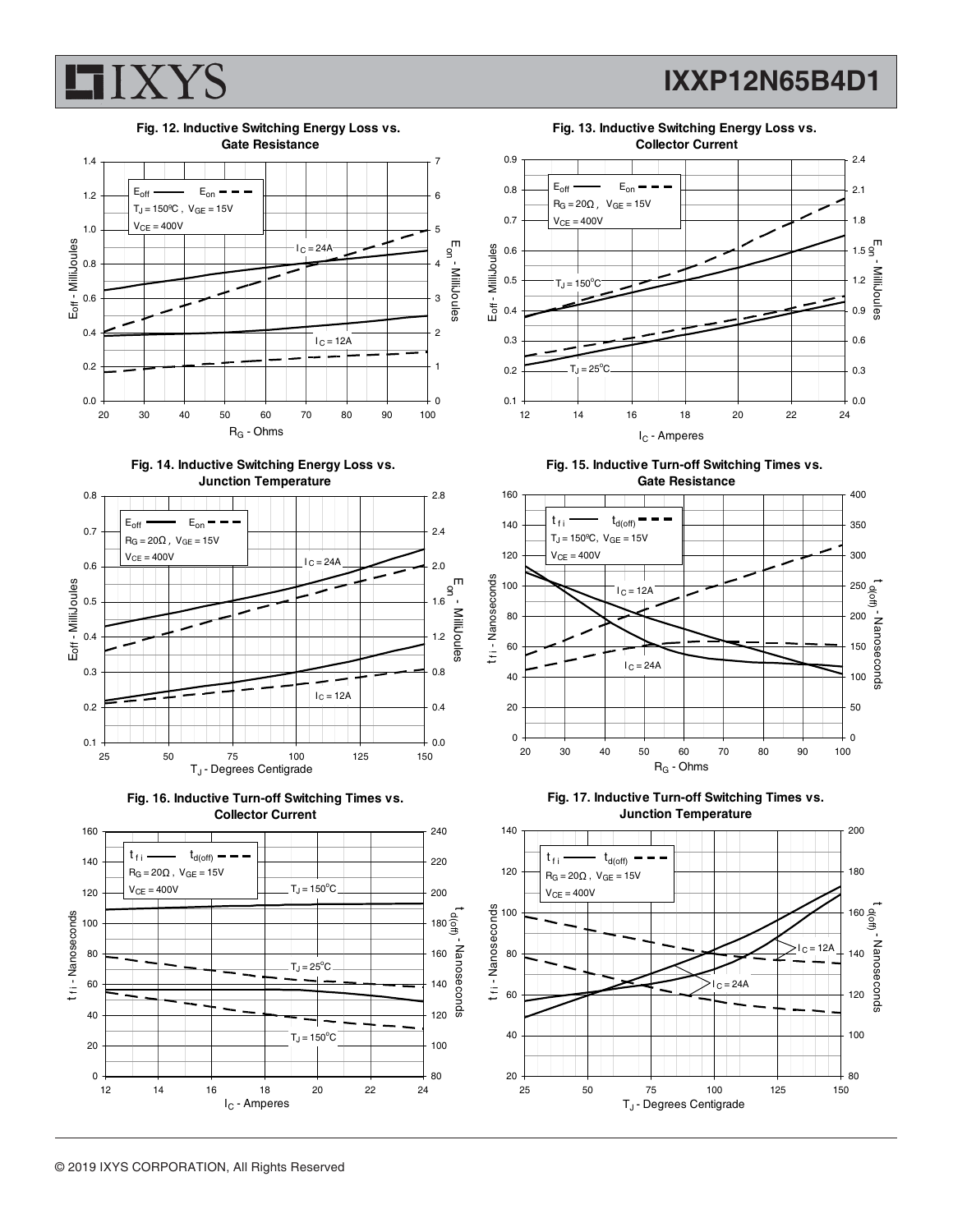

**IXXP12N65B4D1**



**Fig. 20. Inductive Turn-on Switching Times vs.**



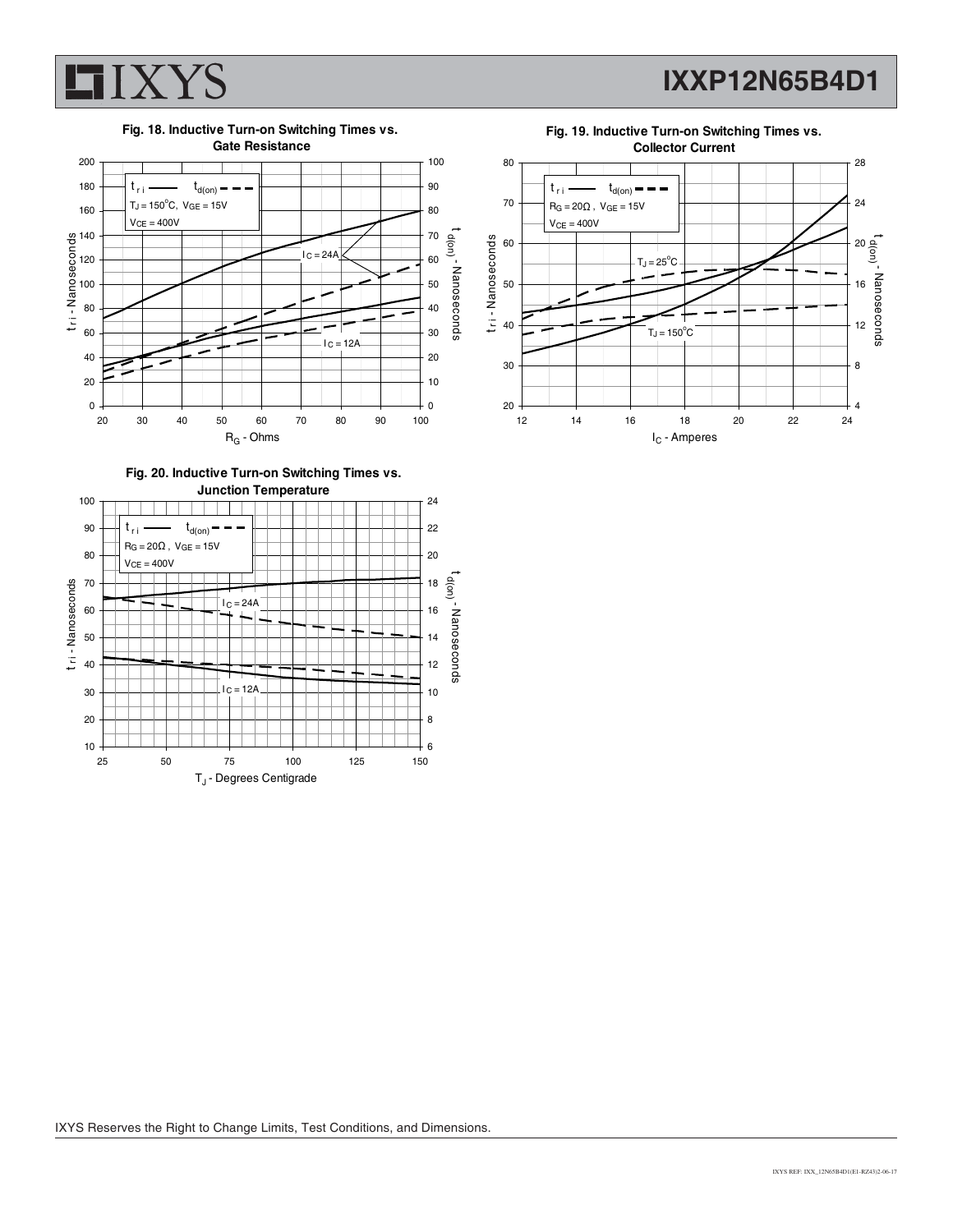



Fig. 23. Reverse Recovery Current vs. -di<sub>F</sub>/dt









Fig. 24. Reverse Recovery Time vs. -di<sub>F</sub>/dt